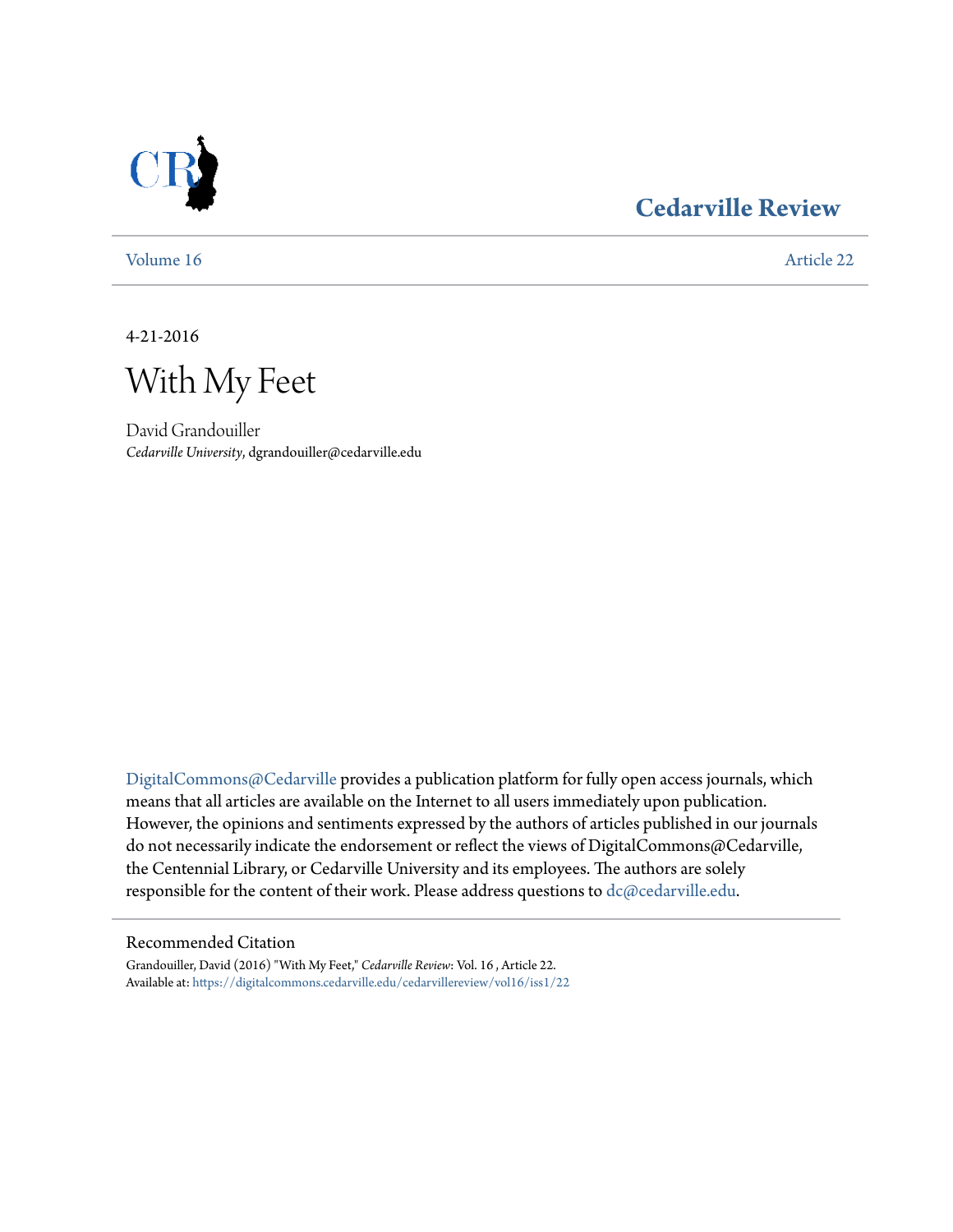## With My Feet

Browse the contents of [this issue](https://digitalcommons.cedarville.edu/cedarvillereview/vol16/iss1) of *Cedarville Review*.

#### **Creative Commons License**  $\bigcirc$   $\circ$

This work is licensed under a [Creative Commons Attribution-Noncommercial-No Derivative Works 4.0](http://creativecommons.org/licenses/by-nc-nd/4.0/) [License.](http://creativecommons.org/licenses/by-nc-nd/4.0/)

#### **About the Contributor (Optional)**

David Grandouiller is a Junior English major at Cedarville University. He is interested in the unglorified, concrete moments of human experience: O'Connor's dust, Paul Harding's toothache, Brian Doyle's Ash Street, Francis Schaeffer's blue pomegranates.

Follow this and additional works at: [https://digitalcommons.cedarville.edu/cedarvillereview](https://digitalcommons.cedarville.edu/cedarvillereview?utm_source=digitalcommons.cedarville.edu%2Fcedarvillereview%2Fvol16%2Fiss1%2F22&utm_medium=PDF&utm_campaign=PDFCoverPages)



Part of the <u>[Poetry Commons](http://network.bepress.com/hgg/discipline/1153?utm_source=digitalcommons.cedarville.edu%2Fcedarvillereview%2Fvol16%2Fiss1%2F22&utm_medium=PDF&utm_campaign=PDFCoverPages)</u>

This poetry is available in Cedarville Review: [https://digitalcommons.cedarville.edu/cedarvillereview/vol16/iss1/22](https://digitalcommons.cedarville.edu/cedarvillereview/vol16/iss1/22?utm_source=digitalcommons.cedarville.edu%2Fcedarvillereview%2Fvol16%2Fiss1%2F22&utm_medium=PDF&utm_campaign=PDFCoverPages)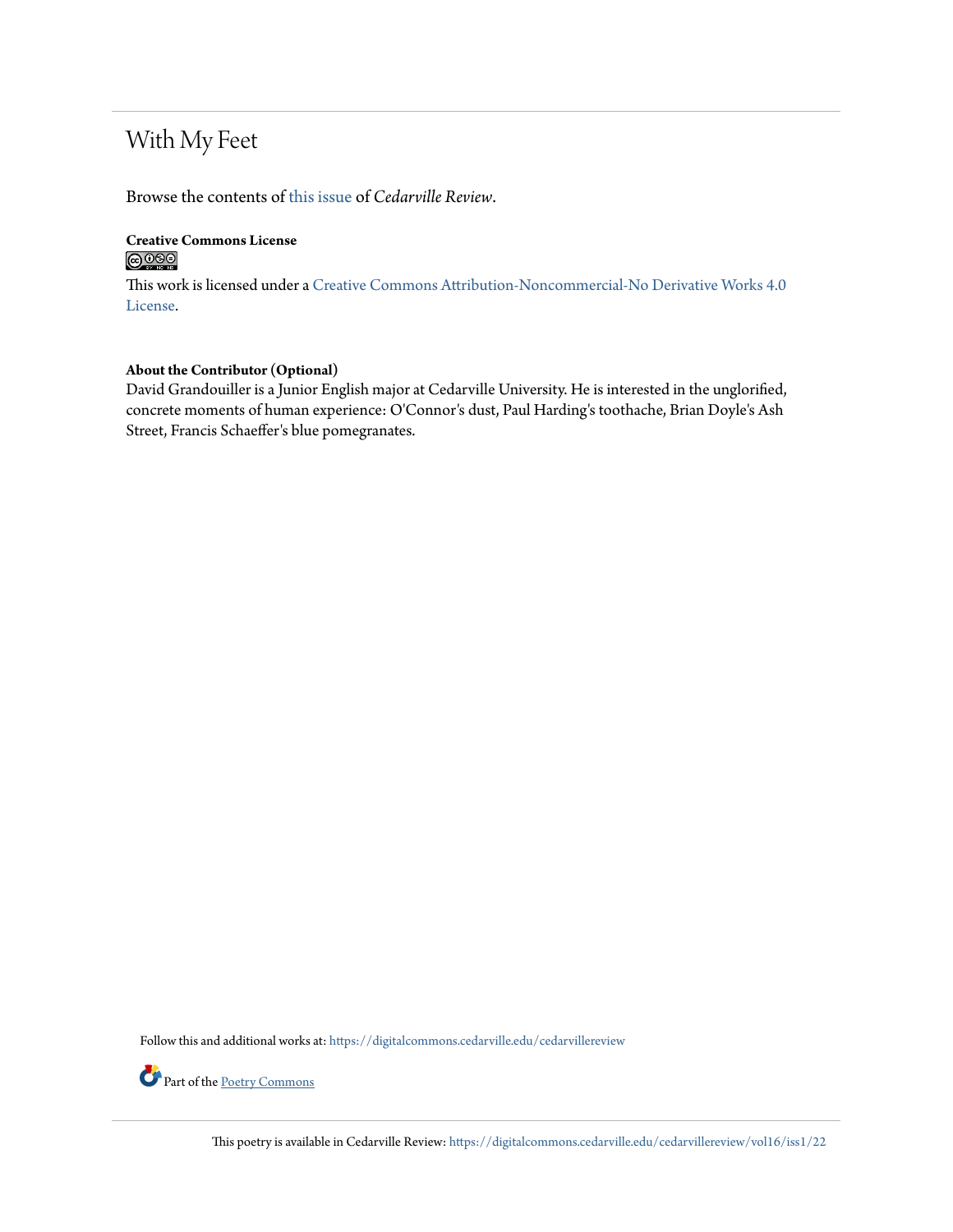# WITH MY FEET

#### *By David Grandouiller*

Instead of staring at a white blank page Today, maybe I'll go Out and write with my feet On wet gravel, on patio tile, On my tip-toes, on the clutch pedal. Maybe

12

CEDARVILLE REVIEW

> I'll go out and see For myself What the fuss is about. Something Tells me there's a storm drain That catches pink morning light Through the Alder leaves. Something tells me that Today the air is like soft lips On my face that the breeze Carries off too soon.